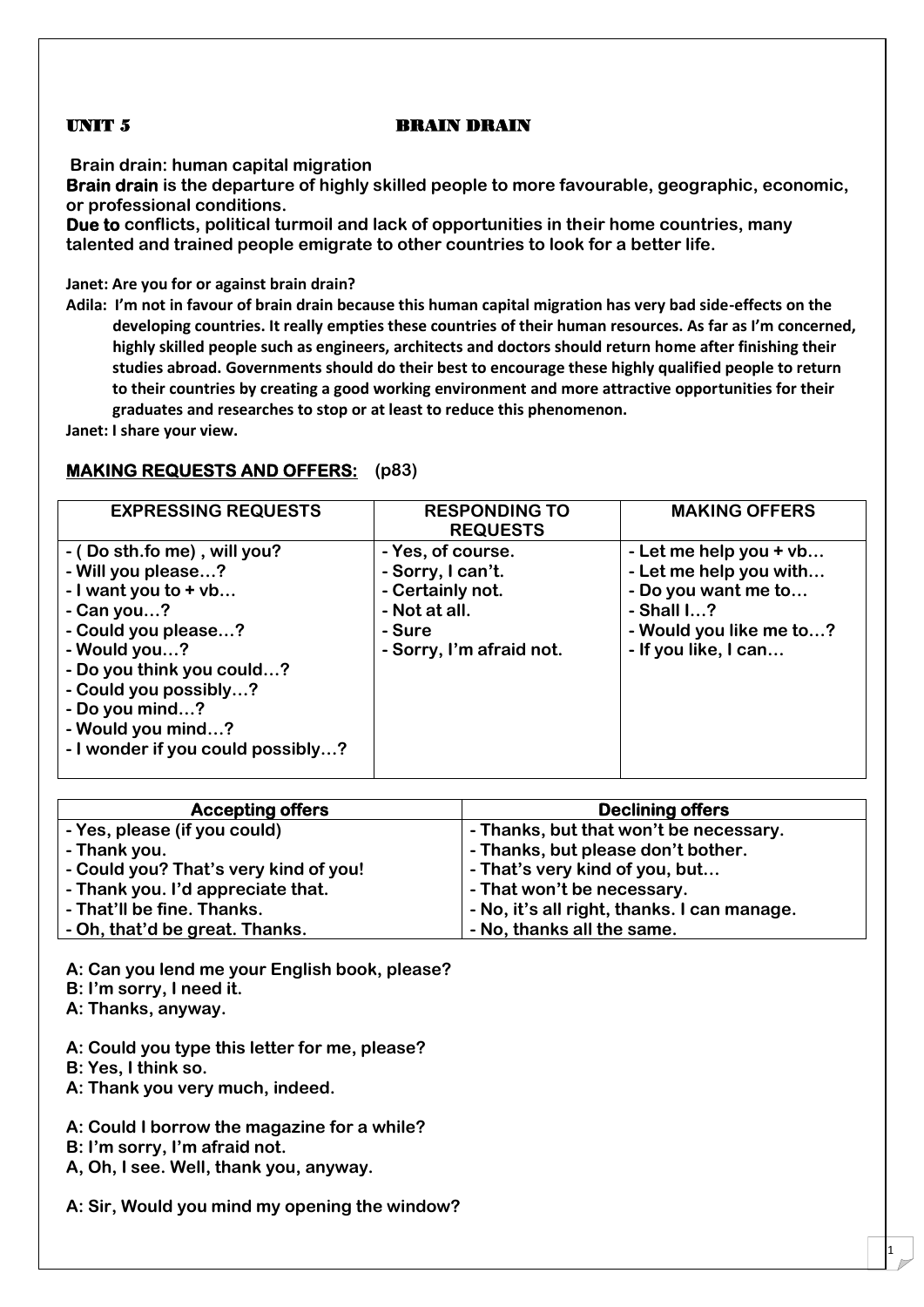**B: Not at all.**

**A: I wonder if you wouldn't mind word processing this article for me? B: Not at all.**

**A: Will you please turn down the volume? B: OK.**

**A: Thanks.**

**A: If you like I can help you carry your suitcase. B: Could you? That's very kind of you.**

**LINKING WORDS: (p84)**

**Despite this,** → **nevertheless In comparison to this,** → **by contrast As I see it,**→ **personally It seems**→ **apparently As a result of this,**→ **consequently For this reason,** → **therefore** It is easy to appreciate / grasp / see that  $\rightarrow$  understandably **It certain that** → **undoubtedly**

# **CAUSE AND EFFECT: (p 85)**

| <b>Effect</b><br>1. Cause                                                         | 2. Effect. |                                                               | <b>Cause</b> |
|-----------------------------------------------------------------------------------|------------|---------------------------------------------------------------|--------------|
| causes<br>results in<br>leads to<br>is responsible for<br>is the leading cause of |            | is caused by<br>is due to<br>is the result of<br>results from |              |

| The result / effect / consequence of is |
|-----------------------------------------|
| Because of this,                        |
| Consequently,                           |
| As a result,                            |
| As a consequence,                       |
|                                         |

#### **Examples:**

**Smoking results in lung cancer. (Cause** → **Effect)**

**Lung cancer results from smoking. (Effect** → **Cause) Careless driving leads to road accidents.**

**Road accidents are the result of careless driving.**

**Brain drain is due to the lack of opportunities in the home countries.**

**Schools are far from students.Consequently, absenteeism increases in rural areas. One cause of underdevelopment is illiteracy. One effect of illiteracy is large family size.**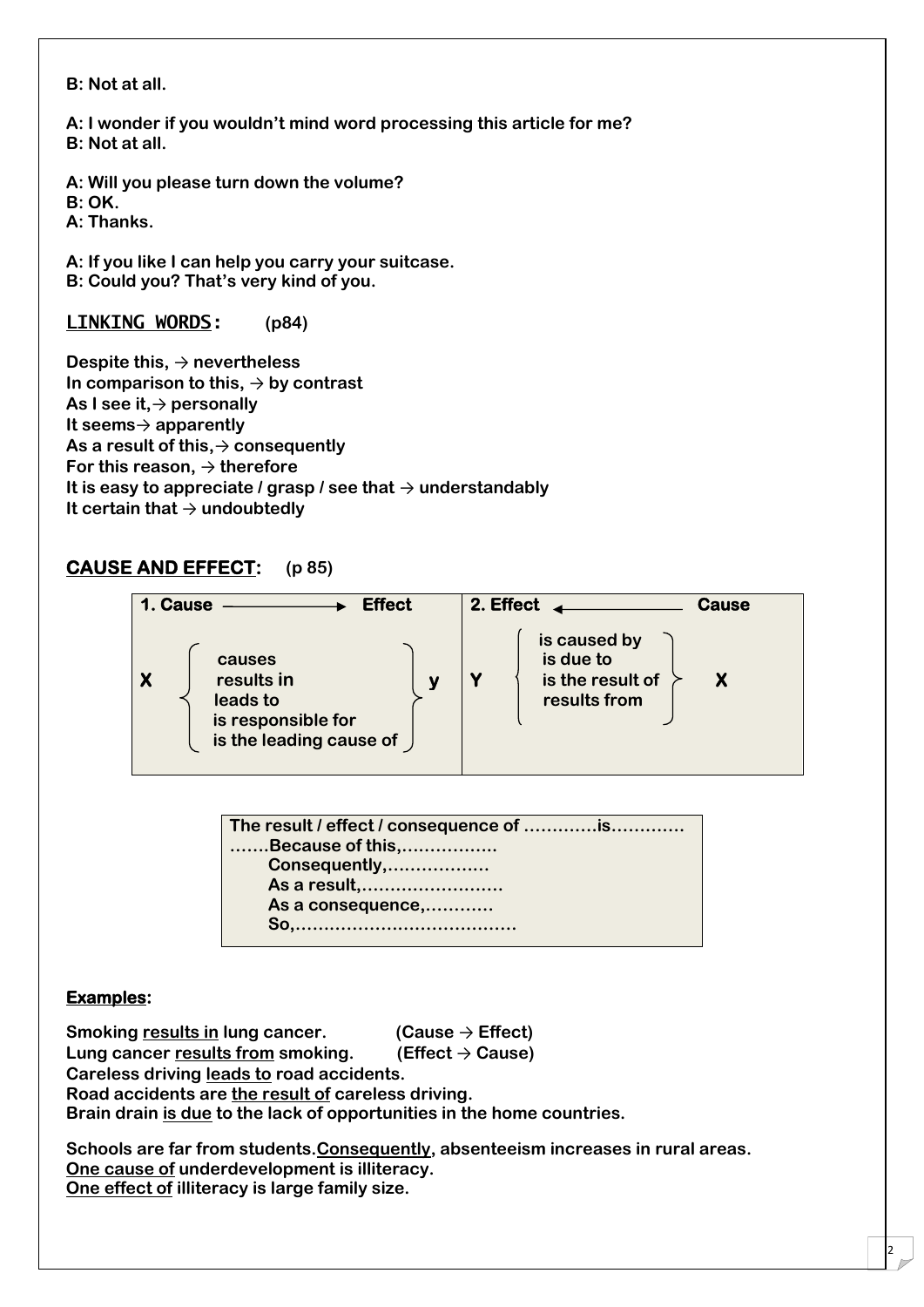**Due to drought and lack of public services, many people have left their villages to look for a better life in the cities.**

**As a consequence of this, cities have grown so large.**

**Educated women have fewer children because they plan their family well. As a result, they have better personal life and nutrition.**

**Scientists, engineers, experts and talented university students from poor countries are flocking to the industrialized world, drawn by the promise of better salaries and working conditions. But not everyone is happy with his situation. Governments of some developing countries regard the phenomenon as a loss of human capital that must be restricted. Others view the situation with some optimism as countries of origin might also gain some benefit.**

# **VOCABULARY**

**tempting: highly attractive**

**skilled: having the ability to perform a task expertly and well**

**unskilled: not having special skill or training**

**A physicist: an expert in physics**

**income: revenue**

**gain: obtain something needed or wanted**

**The president of the World Bank urged developing countries to invest in education and economy and combat poverty effectively.**

**An estimated 900,000 of highly skilled professionals entered the American labour marked between 1990 and 2000.**

**Talented professionals emigrate to develop countries to earn tempting wages and secure a better future.**

**A physicist is a scientist who studies the properties and interactions of matter and energy in all their forms (liquid, solid, gas and plasma).**

# **COLLOCATIONS:**

| brain drain       | developed countries |  |
|-------------------|---------------------|--|
| low pay           | high technology     |  |
| attract attention | skilled workers     |  |

# **Prefixes and their meanings:**

| <b>PREFIXES</b> | <b>MEANING</b>          | <b>EXAMPLES</b>                 |
|-----------------|-------------------------|---------------------------------|
| inter           | between, among          | intercontinental, international |
| extra           | outside, beyond         | extraterrestrial, extraordinary |
| intra           | within, over, inside    | intracellular                   |
| under           | less than, insufficient | underpaid, underdeveloped       |
| over            | excessively, more than  | overpopulated, overcrowded      |
| super           | above, over, beyond     | supersonic, supernatural        |
| hyper           | above, over, excessive  | hypersensitive                  |

3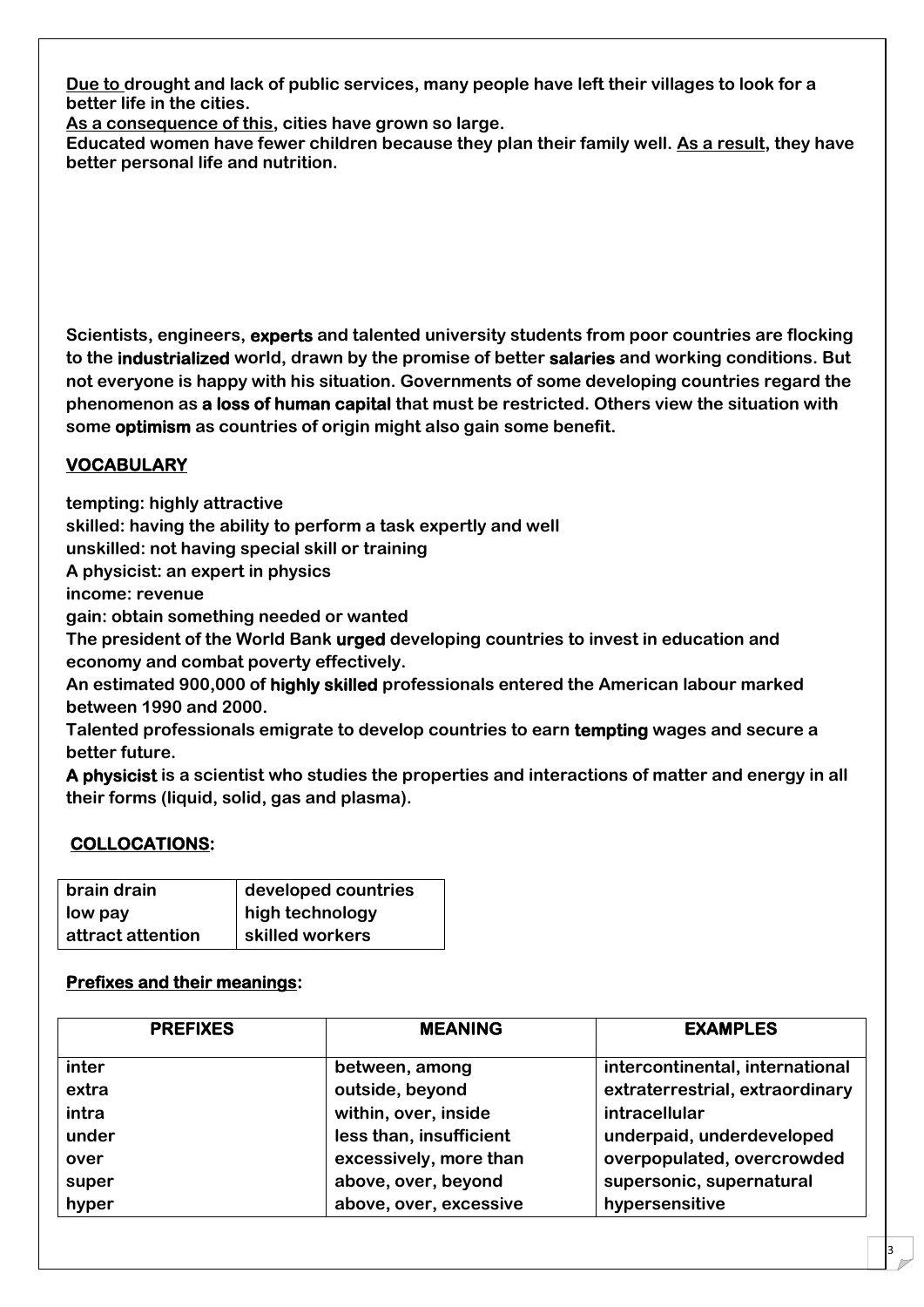| etc | etc | etc |
|-----|-----|-----|
|     |     |     |
|     |     |     |

## **Examples:**

**Underpaid workers prefer to emigrate abroad to improve their salaries.**

**According to the International Organisation for Migration, Africa has been losing 20,000 professionals each year since 1990.**

**An immigrant scientist in the USA said that the mystery of Bermuda triangle is something supernatural.**

**The majority of highly talented professionals emigrate from underdeveloped to developed countries.**

**Some youths are overexcited about emigrating to Europe not knowing the problems they might face.**

**Many scientists and experts attended an intercontinental conference on brain drain. An African scientist presented extraordinary ideas turn brain drain to brain gain. EXPRESSING REGRET**

« After spending two months in Canada, I began to feel homesick. It's too cold to live here. Also I didn't like the job. **If only I had stayed** in my country! I'm now longing for my country's climate and my family life. I can't come back because I lost my job in Morocco. **If I hadn't abandoned** my job there, **I wouldn't have stayed** here a day longer. I thought that immigrating to Canada would help me make a lot of money. Unfortunately, I was unlucky. **I should have thought** well before deciding to do that. I regret it now. **I wish I were** among my relatives.

#### **Relative Clauses:**

#### **Study these two sentences and notice the difference:**

**a) My brother who graduated from the university emigrated to Canada. I have more than one brother and I am speaking about the one who emigrated to Canada.**

**b) My brother, who graduated from the university, emigrated to Canada.**

**I have only one brother. He graduated from the university and emigrated to Canada. {NB.** The clause in sentence b) can be deleted without affecting the meaning of the sentence **}**

**Lionel Messi who is a talented football player is from Argentina.**

**African writers who write in English settle down in England or the USA.**

**Graduates whose grades are the highest will be given jobs with tempting salaries.**

**The Pan African Conference, which took place in Illinois, USA on October 24, 2003 focused on reversing brain drain into brain gain.**

**Capital flight, which is problematic as brain drain, refers to financial capital that is no longer invested in the country where its owner lived and earned it.**

4

**One of the problems which the Arab countries suffer from is brain drain.**

**My uncle, who got his university degree, emigrated to Canada to continue his studies.**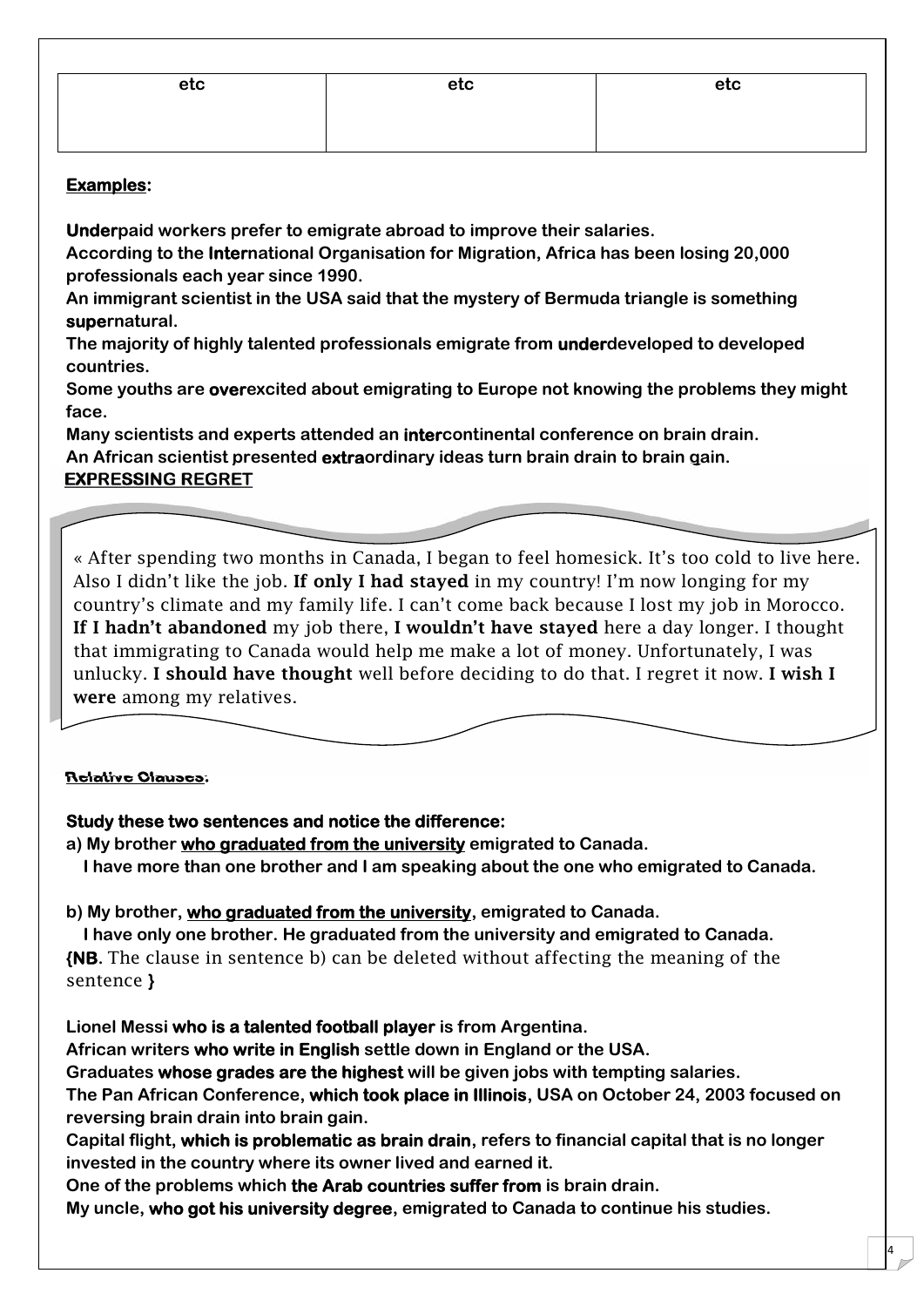**India, whose highly skilled labour is IT engineers, has remarkably succeeded in reversing brain drain to brain gain.**

**Experts who came around 50 African countries were given a special reception at the hotel. The United Nations is an international organisation whose mission is to maintain world peace**

**The house, which has been empty for about a year, has just been sold.**

**The lady whom / that Ban Ki-Moon appointed to serve as his deputy is well qualified.**

# **REMEMBER! Two kinds of relative clauses can be distinguished: defining relative clauses and non-defining relative clauses. The relative pronouns used are: "who – which – whom – that – whose." In defining relative clauses, the relative can be left out if it is the object of the relative clause. e.g. Did you like the present (which) I sent you? ("which" can be left out here). If the relative pronoun is the subject of the clause, we cannot leave it out. e.g. I met a woman who works for the UN Organisation. ("who" cannot be left out). Non-defining relative clauses add extra information to a sentence and are set off by commas. My grandmother, who is 75 years old, still goes jogging twice a week. My car, which is 25 years old, often lets me down. Relative pronouns cannot be left out of NDRC.**

**and security.**

**Paragraph writing: Problems of schooling in rural areas**

**Today in many parts of the world growing up in a rural region often means growing up without a decent education. School attendance is generally low and absenteeism is high, mainly among girls. This is not surprising, considering the distance many children have to walk daily, only to find a school in precarious areas, without furniture, learning materials, drinking water or toilets, and sometimes even without a teacher. Rural people are often caught in the vicious circle of having no access to the services and opportunities that might lift them out of poverty.**

5

# **Test yourself:**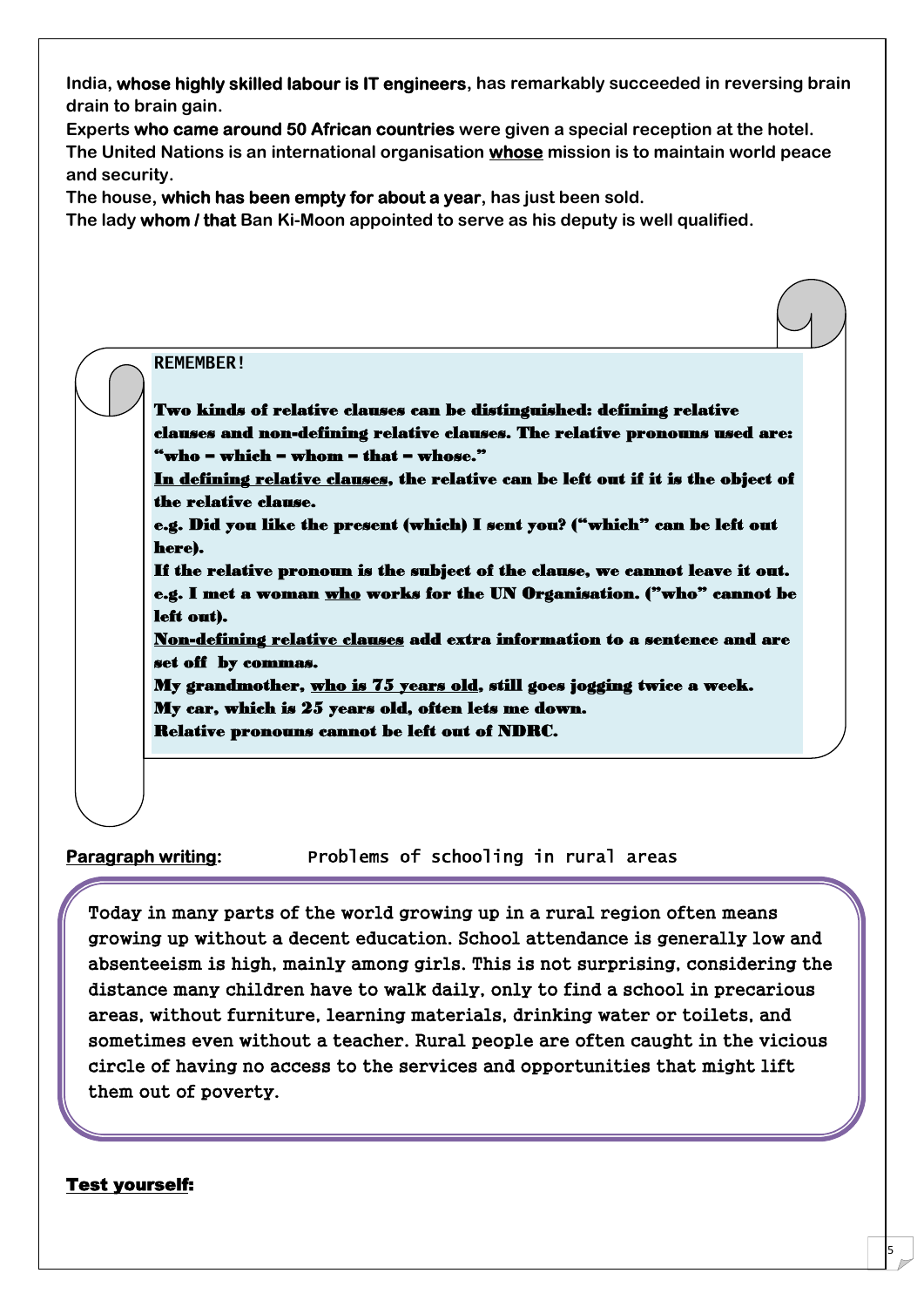| future.                                            | 1. legal: There is no doubt that cannabis will remain an drug for the foreseeable                        |
|----------------------------------------------------|----------------------------------------------------------------------------------------------------------|
| one day.                                           | 2. possible: It was quite the same of the same of the same of the way from Paris to Madrid in one        |
|                                                    | 3. successful: He made an ___________________________attempt to climb the highest mountain in the range. |
|                                                    | 4. responsible: To take the boat out with four children under the age of ten and with no life jackets    |
| on board was quite _______________________ of him. |                                                                                                          |
|                                                    | 5. appropriate: The dress she was wearing was quite ________________ for the occasion.                   |
|                                                    |                                                                                                          |
|                                                    | 7. religious: They were a completely <b>Example 2</b> family and I never thought that one day I          |
| would marry one of the daughters.                  |                                                                                                          |
| 8. honest: As a politician he was                  | and it was not long before nobody trusted him.                                                           |
|                                                    |                                                                                                          |
| from.                                              |                                                                                                          |
| 10. contented: She was                             | with her life and decided that things had to change.                                                     |

**Answers: 1) illegal 2) impossible 3) unsuccessful 4) irresponsible 5) inappropriate 6) impolite 7) irreligious 8) dishonest 9) imperfect 10) discontented**

### **PHRASL VERBS:**

| <b>Phrasal verbs</b> | <b>Definitions / Synonyms</b>      |
|----------------------|------------------------------------|
| call off             | cancel                             |
| break up             | end a relationship with somebody   |
| put up with          | tolerate                           |
| get on with          | have a good relationship with sb.  |
| let somebody down    | fail to help, disappoint           |
| run out of something | have none left                     |
| take after           | look like, resemble                |
| put on               | get dressed in                     |
| put up               | increase, raise                    |
| put off              | postpone, delay                    |
| put on               | increase weight                    |
| put out              | extinguish                         |
| give up              | stop; abandon                      |
| check in             | register                           |
| look forward to      | long for, anticipate with pleasure |
| fill in              | complete                           |
| set up               | establish, start                   |
| turn down            | reject                             |
| put somebody up      | give accommodation to              |
| cut down on          | reduce                             |
| go on                | happen                             |
| get over             | recover from an illness            |
| get rid of           | throw away                         |
| look up              | search for                         |
| look after           | take care of                       |
| pull down            | demolish                           |
| figure out           | understand                         |
| go off               | ring<br>etc.                       |

# **Examples:**

**. How are you getting on with your new neighbours? I hope they are as nice as the previous ones.**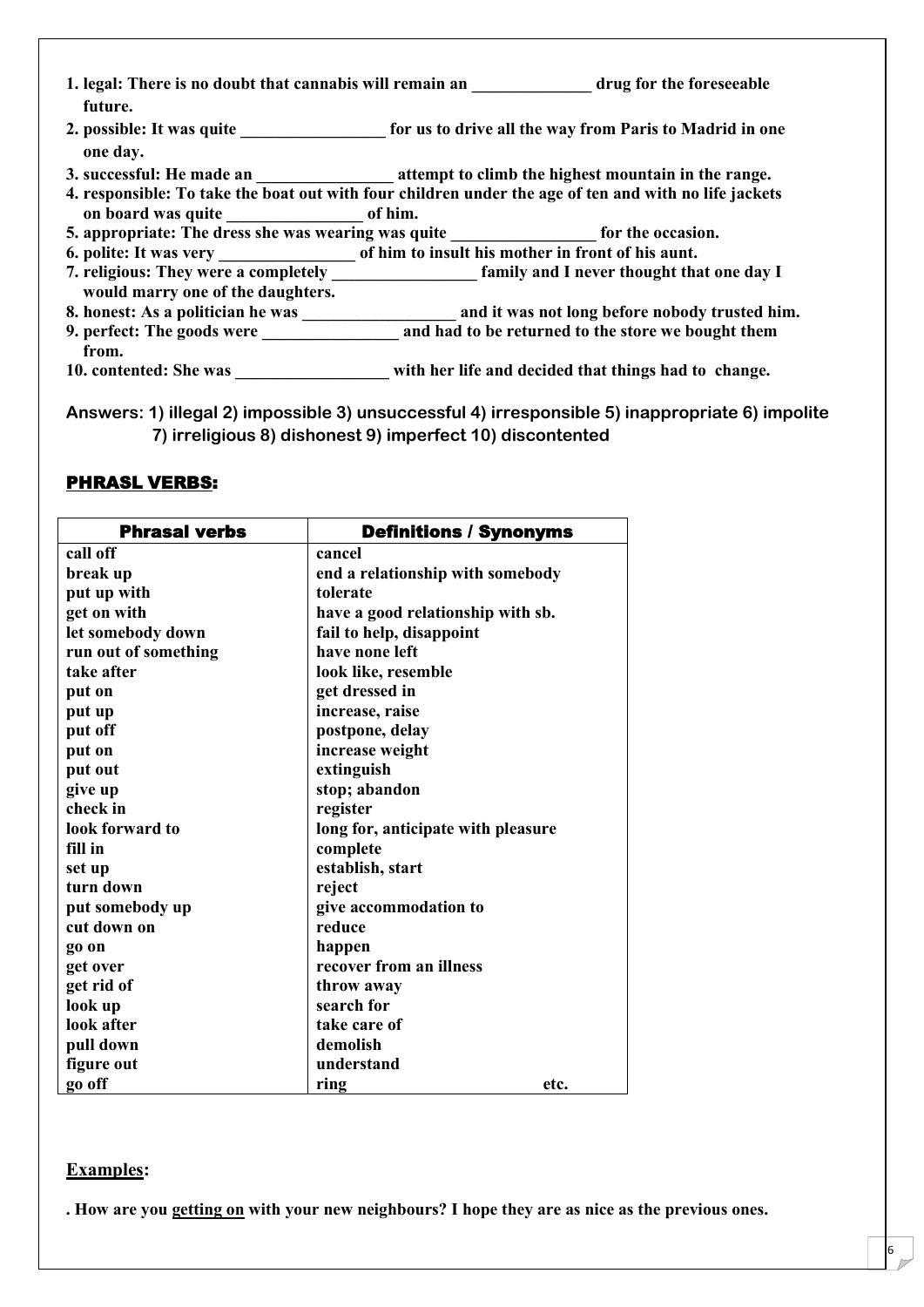- **. The price of petrol has been put up several times over the last two years.**
- **. We can't have lunch at home. We've run out of gas. We'd rather go to a rest[aurant and have lunch there.](http://www.9alami.com/)**
- **. I'm really thinking of moving to the country. I can't put up with the city noise any longer.**
- **. Put on your coat. It's cold outside!**
- **. I'm sorry to be nuisance, but could we put off our meeting until next week?**
- **. The manager is off sick, so we need to call off all his appointments today.**
- **. If you'd like to keep fit, cut down on fatty food and exercise three times a week.**
- **"All country women who are willing to set up their own businesses can now get loans from the bank." said the social affaires minister in a recent interview.**
- **. On international flights, passengers need to check in about two hours before departure.**
- **. I've put on five kilos since last January. I ought to go on diet.**
- **. I miss you a lot. I'm really looking forward to seeing you soon.**
- **. You needn't stay at a hotel. We can put you up for a few days. We've got a spare room.**
- **. Mr and Mrs Jones, our next door neighbours , are making too much noise. I wonder what's going on over there. Perhaps they're arguing again.**
- **. "You'll have to give up smoking, otherwise your cough will get worse." said the doctor to the patient.**
- **. Take off your coat and hang it up in the wardrobe.**
- **. I was rearranging my home library books when I came across an old school report of mine.**
- **. My brother is determined to emigrate somewhere. However, he hasn't made up his mind which country to go to.**
- **. Look at these abbreviations, Jacky. Do you know what they stand for?**
- **. Pick up that banana skin from the stairs and put it in the dustbin; somebody might slip on it.**
- **. The aircraft was refused permission to take off because of lack of visibility due to thick fog.**
- **. Look! There's a job advertisement in this newspaper. Why don't you apply for it?**
- **. I've been waiting here since 4 o'clock. Now it's round 5 now and he hasn't turned up yet.**
- **. Sorry, I can't make out the doctor's prescription. His handwriting is so terrible.**
- **. Will you please try on these new shoes? I've just bought them for you.**
- **. My car engine didn't start yesterday morning. The battery might have died out.**
- **. Most of NGO's in Morocco rely on benevolent donations only. They receive no financial support from the government.**
- **. Slow down, will you? Speed limit is limited here. It's only 40 km.**
- **. "I hope the USA will not carry out its threats to impose new sanctions on our country."**
- **said the Iranian diplomat to a journalist.**
- **. Turn off the tap, will you? You're wasting too much water these days.**
- **."Don't worry! Cheer up! Your son's all right. He's out of danger." The doctor said to Jim's mother.**
- **. Love between married couples does not last long. It fades away with time.**
- **. Look out! You almost knocked out that old lady. How many times do I have to tell you to drive slowly and carefully?**
- **. Tommy knew he was in big trouble; so he made up a fabulous alibi to make the police believe he was innocent.**
- **. One of our classmates is mentally-retarded. He finds it difficult to keep up with the class.**
- **. My parents object to my moving homes and changing jobs now and again. They'd really like me to get married and settle down once for all.**
- **. When I got back home from work yesterday evening, I was surprised to find out that I had left the front door unlocked. How careless of me!**
- **. How's your mother? Has she got over from her illness or is she still in bed?**
- **. It took the fire fighters hours and hours to put out the fire in the forest.**
- **. Let's get the work done today. I hate putting off thinks to a later time.**
- **. The plane took off on time but landed 20 minutes late due to some technical problems.**
- **. "Could I add an other idea here?" "Sure. Go ahead."**
- **. I'll ring you up in case I need you.**
- **. The song you're listening to dates back to the 70's. It's a very nice one.**
- **. Kate has thrown away every single letter her ex-fiancé wrote to her. She hasn't kept one.**
- **. Although they set off / out early in the morning, they didn't get to their destination until past midnight.**
- **. "I wonder if you could possibly look after my child while I'm away on holiday?" Mrs Jefferson said to her aunt.**
- **. I don't have the company's phone number. I must look it up in the directory.**
- **. As soon as he finished the telephone conversation, he took off his pyjamas, put on his suit and rushed out.**
- **. The city council is pulling down the old houses and in the city center and converting them into buildings**

7 |